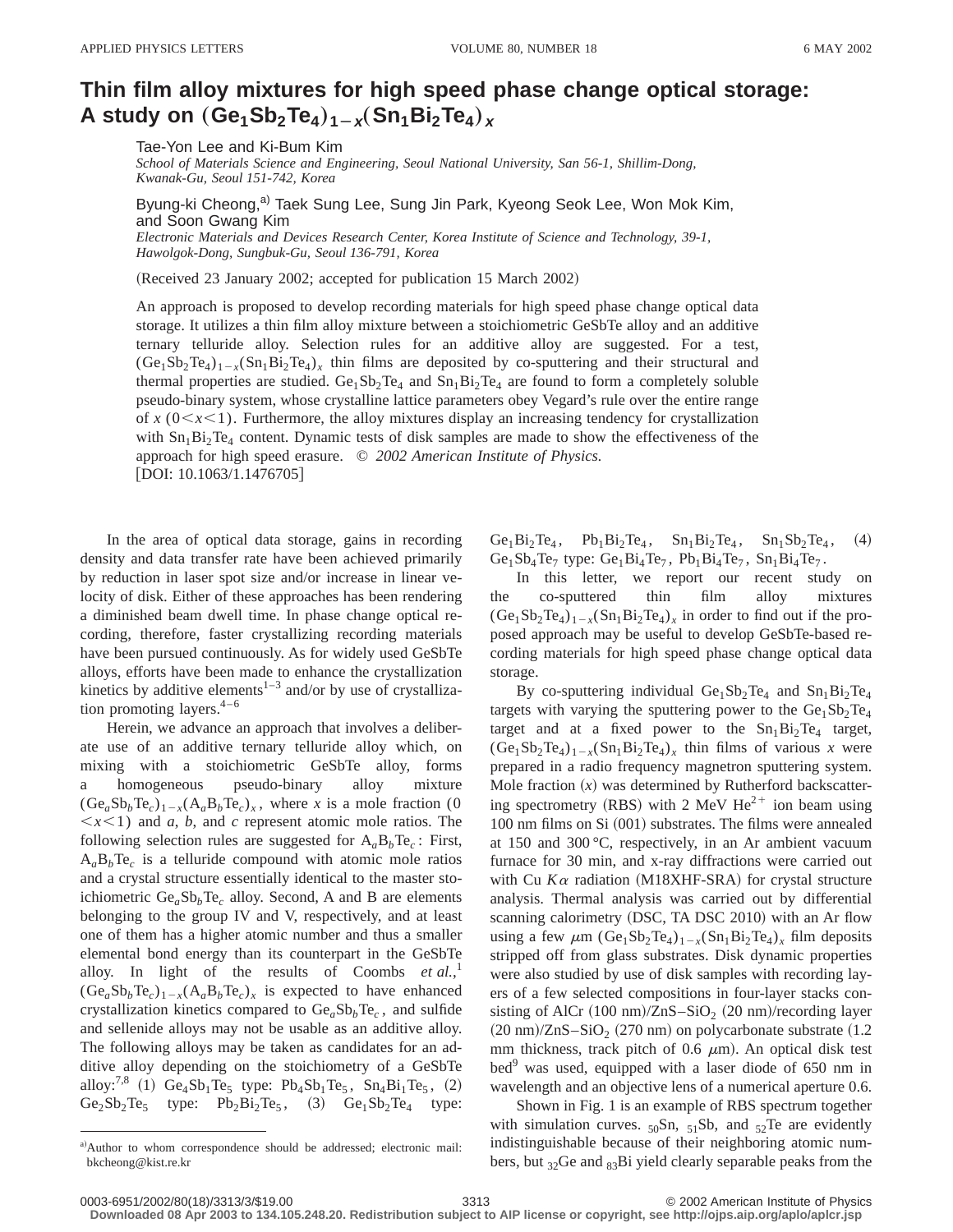

FIG. 1. A RBS spectrum with simulation curves for the sample  $(Ge_1Sb_2Te_4)_{0.816}(Sn_1Bi_2Te_4)_{0.184}$ . The inset is the spectrum in full energy range.

rest. From the intensities of Ge and Bi peaks, the film composition was estimated in terms of a mole fraction *x* on the assumption that the respective stoichiometry of  $Ge_1Sb_2Te_4$ and  $Sn_1Bi_2Te_4$  is preserved in the co-sputtered films. This led to  $(Ge_1Sb_2Te_4)_{0.816}(Sn_1Bi_2Te_4)_{0.184}$  in the case shown. The  $Sn<sub>1</sub>Bi<sub>2</sub>Te<sub>4</sub>$  mole fraction accessible with the present cosputtering method turned out to range from  $x=0.125$  to  $x = 0.125$  $=0.482$  including  $x=0$  and 1.

In Fig. 2, DSC experiment results due to a heating rate of 35 °C/min are shown for the as-sputtered films of  $x=0$ , 0.125, 0.224, and 0.482. Two separate exothermic peaks are noticeable. According to a previous study, $^{10}$  the first peak marked 1 results from an amorphous to face centered cubic (fcc) transformation and the second peak marked 2 from an fcc to hexagonal close packed (hcp) transformation. As will be shown later, the same interpretations hold for the peaks marked 3 and 4 in the case of  $x=0.125$ . From comparison with the  $x=0$  case, a slight decrease can be noticed in the peak temperature of an amorphous to fcc transformation. The broad shoulders preceding the peaks 3 and 4 are presumed to have much to do with the presence of the embryonic crystalline states of a varying degree in the co-sputtered film, resulting from a prolonged sputtering of a few- $\mu$ m-thick film as well as strain energy relaxation due to atomic reconfiguration. Unlike the above two cases, the films with higher mole fractions were found to display the absence of the first peak and a gradual vanishment of the second peak with increasing mole fraction, clearly signifying a progressive increase in crystallization tendency. The activation energy for an amorphous to fcc crystallization in each  $x=0$  and x  $=0.125$  case was derived via Kissinger's analysis<sup>11</sup> of DSC results due to three different heating rates of 15, 25, and



 $= 0.125$ 

300

 $x=0$ 

225

 $|0.315$  $|0.224$ 

 $\frac{35}{20} \frac{40}{(\text{Degree})}$ 

 $(a)$ 

Intensity (Arbit. Unit)

25

見

Ĕ

Intensity (Arbit,

25

30

30



 $\frac{35}{20}$  (Degree)

 $(b)$ 

35 °C/min. The analysis led to 1.83 and 1.60 eV, respectively, hence a decrease in activation energy by 0.23 eV due to additive mixing of the  $Sn_1Bi_2Te_4$  alloy by  $x=0.125$ .

X-ray diffraction spectra are shown in Figs.  $3(a)$  and  $3(b)$  for the co-sputtered films with various mole fractions of  $Sn<sub>1</sub>Bi<sub>2</sub>Te<sub>4</sub>$  annealed at 150 and 300 °C, respectively. Diffraction spectra in Fig.  $3(a)$  can be indexed unambiguously as a single fcc phase except for the  $x=1$  (Sn<sub>1</sub>Bi<sub>2</sub>Te<sub>4</sub>) case, for which indexing accorded with a two phase mixture of an fcc and an hcp phase. As for the films annealed at 300 °C, every diffraction spectra can be indexed according essentially to a single hcp phase, which is in agreement with the DSC results. One should notice striking features particularly from Fig.  $3(a)$ . With increasing mole fraction, each fcc peak, for instance (220) peak, undergoes a gradual negative shift in  $2\theta$ angle without peak splitting and it is accompanied by growth in peak width. Both of these results suggest a homogeneous mixing of the two alloys occurred on the atomic scale, attended by lattice distortion due to accommodation of atoms of different sizes: without mixing,  $(220)$  peak would have appeared split with  $2\theta$  angle separation of more than  $2^{\circ}$  between  $Ge_1Sb_2Te_4$  ( $a_{fcc}=6.01$  Å) and  $Sn_1Bi_2Te_4$  ( $a_{fcc}$  $=6.33$  Å). The dependence of lattice parameters ( $a_{\text{fcc}}$  and  $c<sub>hcp</sub>$  on the mole fraction is shown in Fig. 4 that was derived from Fig. 3 via a least square method. It vividly illustrates



 $0.482$ 

0.315  $0.224$ 

0.184

 $0.125$ 

0.482

 $-0.184$  $-0.125$ -∤Ո

50

40

50

45

45



Temperature (°C)

150

Heat Flow (Arb. Unit)

 $75$ 

~*x*!. notice linear relationships; called Vegard's rule. **Downloaded 08 Apr 2003 to 134.105.248.20. Redistribution subject to AIP license or copyright, see http://ojps.aip.org/aplo/aplcr.jsp**

FIG. 4. Variation of lattice parameters  $(a_{\text{fcc}} \text{ and } c_{\text{hcp}})$  with mole fraction; notice linear relationships; called Vegard's rule.